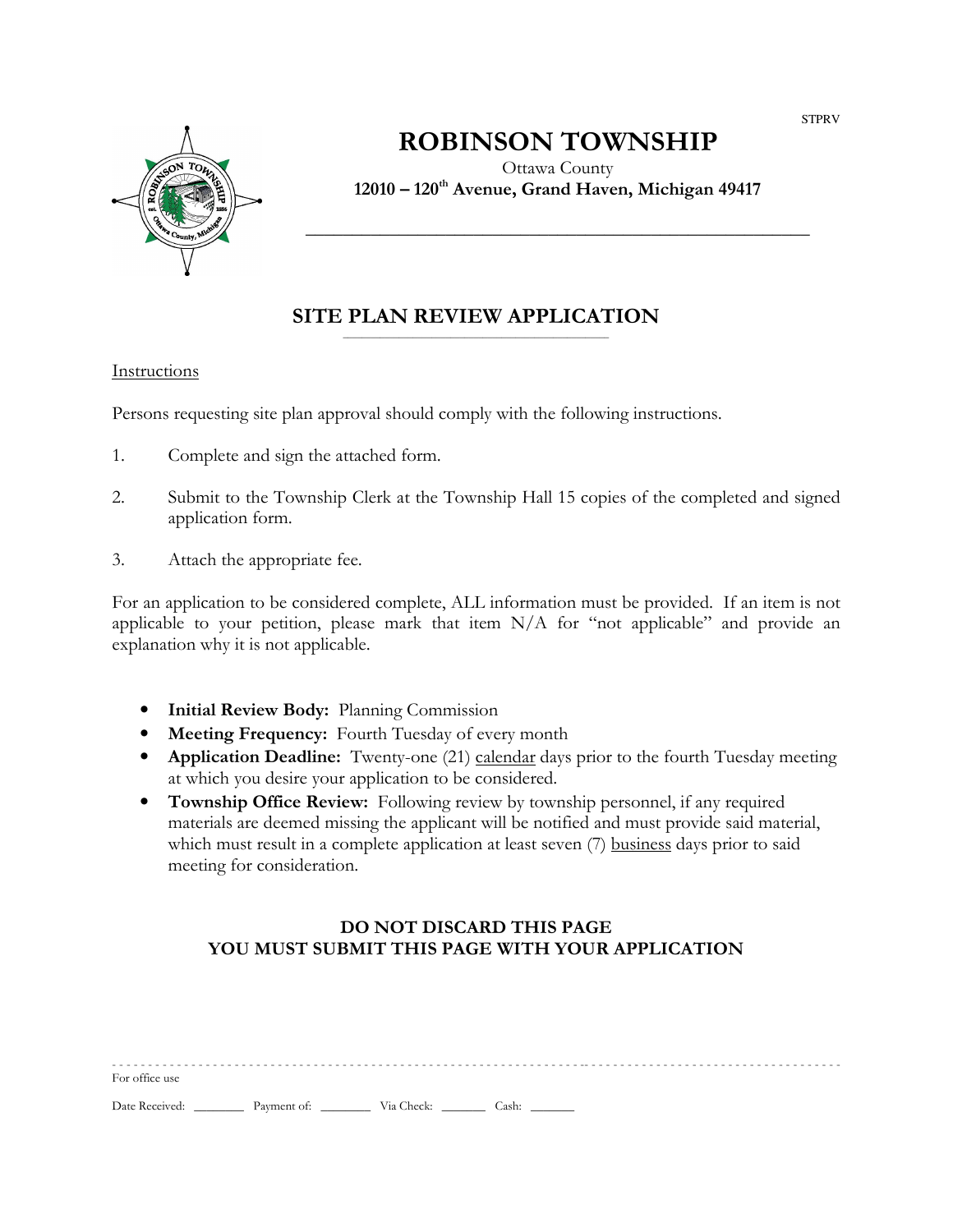

# ROBINSON TOWNSHIP

Ottawa County 12010 – 120th Avenue, Grand Haven, Michigan 49417

\_\_\_\_\_\_\_\_\_\_\_\_\_\_\_\_\_\_\_\_\_\_\_\_\_\_\_\_\_\_\_\_\_\_\_\_\_\_\_\_\_\_\_\_\_\_\_\_\_\_\_\_\_\_

### SITE PLAN REVIEW APPLICATION

 $\overline{\phantom{a}}$  , and the contract of the contract of the contract of the contract of the contract of the contract of the contract of the contract of the contract of the contract of the contract of the contract of the contrac APPLICATION FEE: \$100.00 + ESCROW FEE

(Escrow fees cover additional Township expenses. Unused portion of an escrow account is returned to the applicant)

Complete the following information:

| (Attach a legal description of the property) |  |                                                                                                                                                                                                                                                                                                                                                     |  |  |  |
|----------------------------------------------|--|-----------------------------------------------------------------------------------------------------------------------------------------------------------------------------------------------------------------------------------------------------------------------------------------------------------------------------------------------------|--|--|--|
|                                              |  |                                                                                                                                                                                                                                                                                                                                                     |  |  |  |
|                                              |  |                                                                                                                                                                                                                                                                                                                                                     |  |  |  |
|                                              |  |                                                                                                                                                                                                                                                                                                                                                     |  |  |  |
|                                              |  |                                                                                                                                                                                                                                                                                                                                                     |  |  |  |
|                                              |  | <u> 1989 - Andrea Stadt Brander, amerikansk politiker (d. 1989)</u><br><u> Andreas Andreas Andreas Andreas Andreas Andreas Andreas Andreas Andreas Andreas Andreas Andreas Andreas Andr</u><br>$\frac{1}{2}$ State: $\frac{1}{2}$ Zip:<br><u> 1980 - Andrea Andrew Maria (h. 1980).</u><br>Description of Development: New New Addition to Existing |  |  |  |

Instructions for site plan review application:

#### GENERAL INFORMATION

Chapter 31 of the Robinson Township Zoning Ordinance calls for Site Plan Review of:

- any building or structure or any parking area or other topographical alteration within the A-2, E-1, B-1, B-2, I-1 or I-2 Zoning District;
- any special use and any planned unit development; and
- such other buildings or structures and topographical alterations as the Township Board may from time to time specify by amendment to the Zoning Ordinance.

**STPRV**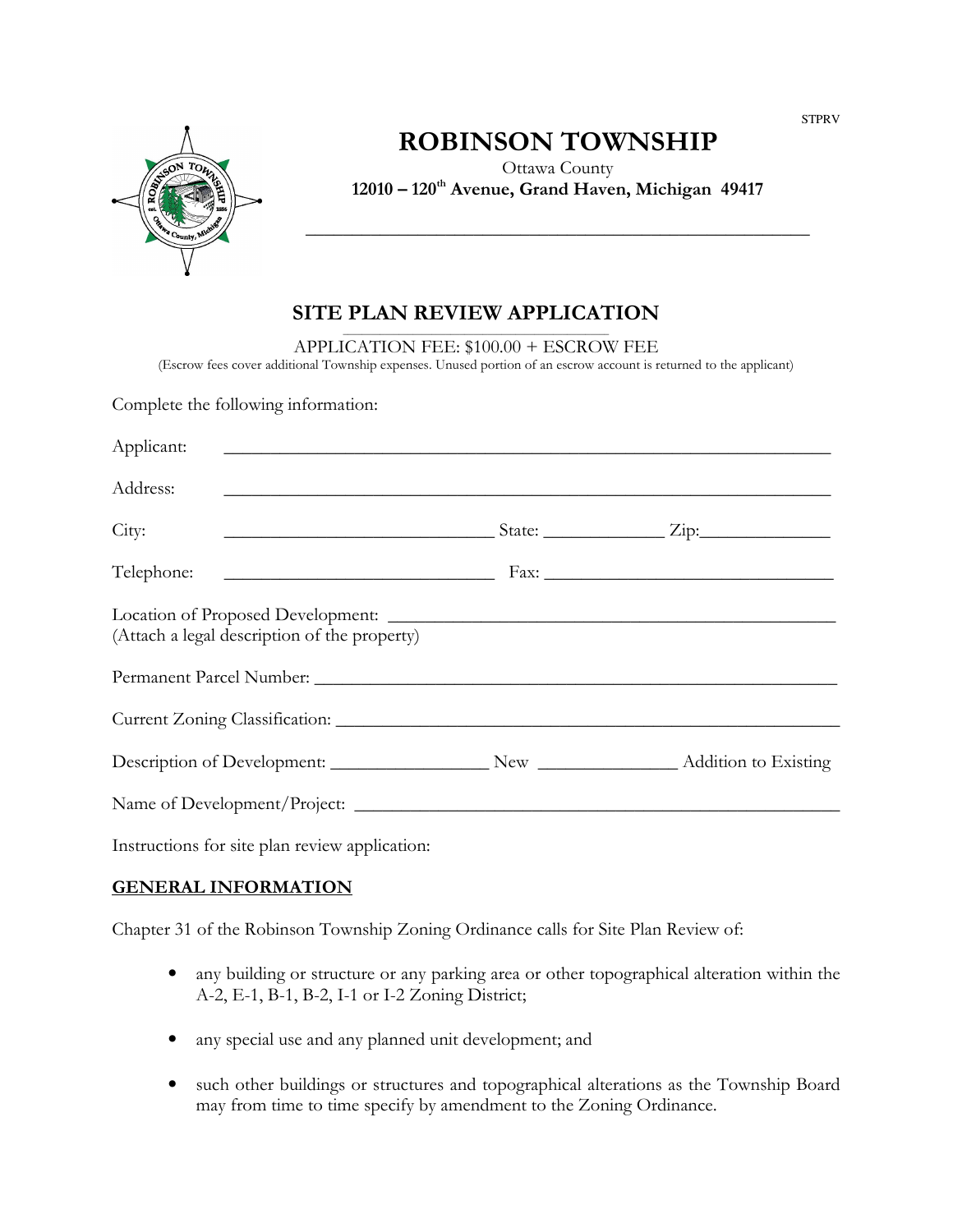Application and Escrow Fees are required to be paid by the applicant.

#### APPLICATION PROCESS

- Step One: The Application fills out the Application form and submits the application fee along with the required copies of the Preliminary Sketch Plan. (See application form for requirements.)
- Step Two: The Planning Commission reviews the Preliminary Sketch Plan and advises the Applicant in writing of areas of concern.
- Step Three: Following Planning Commission review and advice, the Applicant prepares a Detailed Site Plan and submits it with the required copies to the Township. (See application form for Detailed Site Plan requirements.)
- Step Four: Planning Commission conducts a review of the Detailed Site Plan and makes a recommendation to the Township Board.
- Step Five: The Township Board takes action on the Detailed Site Plan.

#### PRELIMINARY SKETCH PLAN REQUIREMENTS

Fifteen copies shall be submitted to the Township.

The preliminary sketch plan shall comply with the following requirements:

- (A) It shall provide the general description, location, size and shape of the property involved.
- (B) It shall be drawn in such a manner and to such scale as will adequately reflect the general shape, size, elevation, and location of proposed buildings, structures, and topographical alterations. In addition, it shall include location of existing and proposed buildings, structures and improvements, location of existing and proposed public streets serving the property, and natural features including general topography.
- (C) It shall also include a vicinity sketch and show land use of adjoining properties.

### DETAILED SITE PLAN REQUIREMENTS

Fifteen copies shall be submitted to the Township.

The detailed site plan shall comply with the following requirements: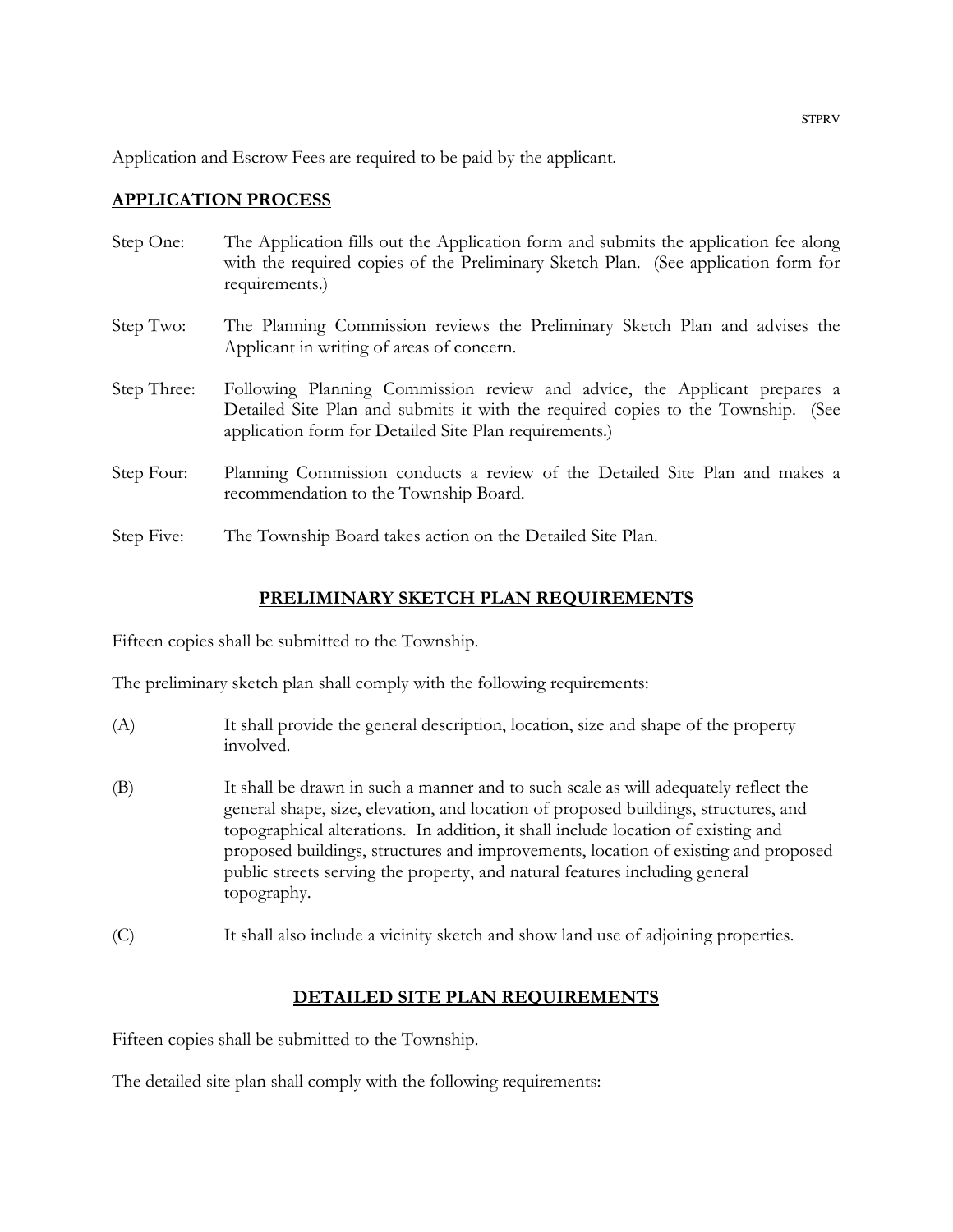- (A) The Detailed Site Plan shall be of a scale not greater than one (1) inch equals twenty (20) feet nor less than one (1) inch equals two hundred (200) feet, of such accuracy that the Planning Commission can readily interpret it, and shall include more than one (1) drawing if required for clarity.
- (B) The Detailed Site Plan shall identify the site by lot lines and location, including dimensions, angles and size, correlated with the legal description of the property. If the Planning Commission or the Township Board is unable to interpret the Detailed Site Plan, either may require that it be redrawn. The Detailed Site Plan shall further include the name(s) and address(es) of the property owner(s), developer(s), engineer(s), and architect(s).
- (C) The Detailed Site Plan shall show the scale; north point; boundary dimensions; natural features such as wood lots, streams, rivers, lakes, shorelines, floodplains, wetlands, drains and topography (at least two [2] feet but not more than five [5] feet contour intervals); and similar features of the site.
- (D) The Detailed Site Plan shall show existing man-made features such as buildings, structures, easements, streets, driveways, sidewalks, parking spaces, high tension towers, pipe lines, excavations, bridges, culverts, drains, docks, paths, and other improvements relative to the site.
- (E) The Detailed Site Plan shall identify properties adjacent to the site, the uses of those properties, and any structures within one hundred (100) feet of the site's boundaries.
- (F) The Detailed Site Plan shall show the location, proposed finished floor and grade line elevations and size of proposed principal and accessory buildings; their relation to each other and to any existing structures to remain on the site and to the shoreline, if applicable; and the heights of all buildings and structures.
- (G) The Detailed Site Plan shall show the proposed streets, driveways, curb cuts, access easements, acceleration lanes, deceleration lanes, passing lanes, sidewalks, walkways, bicycle paths, and other vehicular and pedestrian circulation features within and adjacent to the site. The Detailed Site Plan shall also show the location, size and number of parking spaces in the off-street parking areas and the identification of service lanes, service parking and loading/unloading zones.
- (H) The Detailed Site Plan shall show the proposed location, use and size of open spaces and the location of any landscaping, screening, buffering, fences or walls on the site. Any proposed alterations to the topography, vegetation and other natural features of the site shall be indicated.
- (I) The Detailed Site Plan shall show the location and size of all existing utilities (public and private) serving the site, as well as the location and size of all proposed utilities, specifically including without limitation existing and proposed water lines or wells, sewer lines or septic systems, telephone lines, gas lines, electric lines and cable television lines.
- (J) The Detailed Site Plan shall include a vicinity map showing the location of the site in relation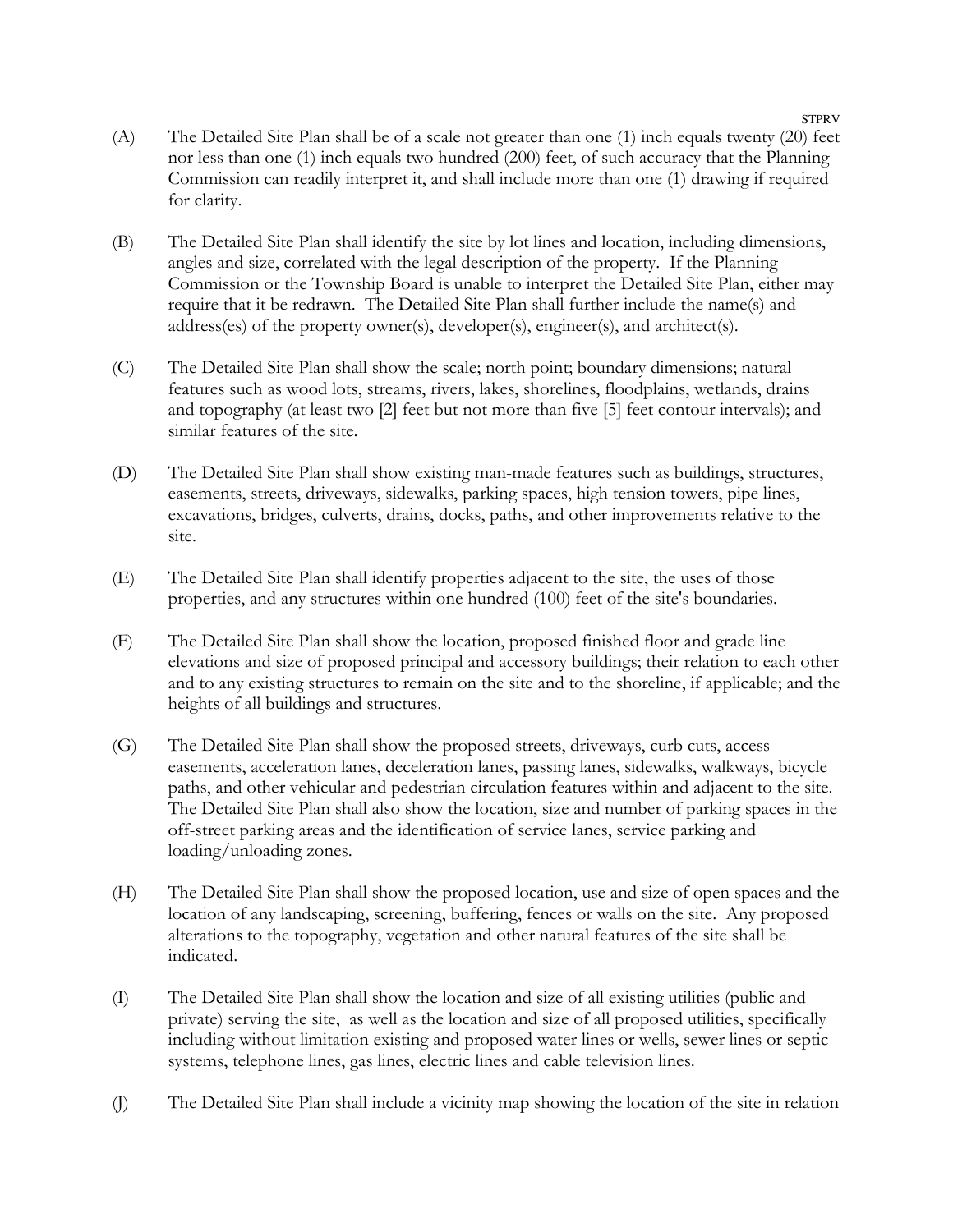to the surrounding street system, and to the shoreline if applicable.

- (K) The Detailed Site Plan shall show the location and design of storm sewers and any retention or detention ponds.
- (L) The Detailed Site Plan shall show the elevation and location of existing and proposed storm water drainage courses and county drains.
- (M) The Detailed Site Plan shall show the location and type of existing soils on the site and any certification of borings.
- (N) The Detailed Site Plan shall show the location and type of existing vegetation.
- (O) The Detailed Site Plan shall show the location and any applicable screening of all proposed structures on the site, including but not limited to flagpoles, lightpoles, docks, transformers, air conditioners, generators, etc.
- (P) The Detailed Site Plan shall show the location, dimensions and details of common open spaces and common facilities on the site.
- (Q) The Detailed Site Plan shall show the location, size and specifications of all signs and advertising features on the site.
- (R) The Detailed Site Plan shall show exterior lighting locations, the area of illumination and the type of fixtures and shielding to be used.
- (S) The Detailed Site Plan shall show the location, size and specification for screening of all trash receptacles and other solid waste disposal facilities.
- (T) The Detailed Site Plan shall show the location and specifications for any existing or proposed above or below ground storage facilities for any chemicals, salts, flammable materials or hazardous materials, as well as any contaminant structures or clear zones required by governmental authorities.
- (U) The Detailed Site Plan shall specify its date of preparation and the dates of all revisions to it.
- (V) The Detailed Site Plan shall include proof of property ownership, and information concerning any options on or liens against the property.
- (W) The Detailed Site Plan shall include the name of the project, as well as a project description. The latter shall include the total number of structures, units, bedrooms, offices, square feet, total and usable floor area, parking spaces, carports or garages, employees by shift, amount of recreation and open space, type of recreational facilities to be provided and related information as pertinent or otherwise required by this Ordinance.
- (X) The Detailed Site Plan shall include a construction schedule, including any development phases and the timing of those phases.